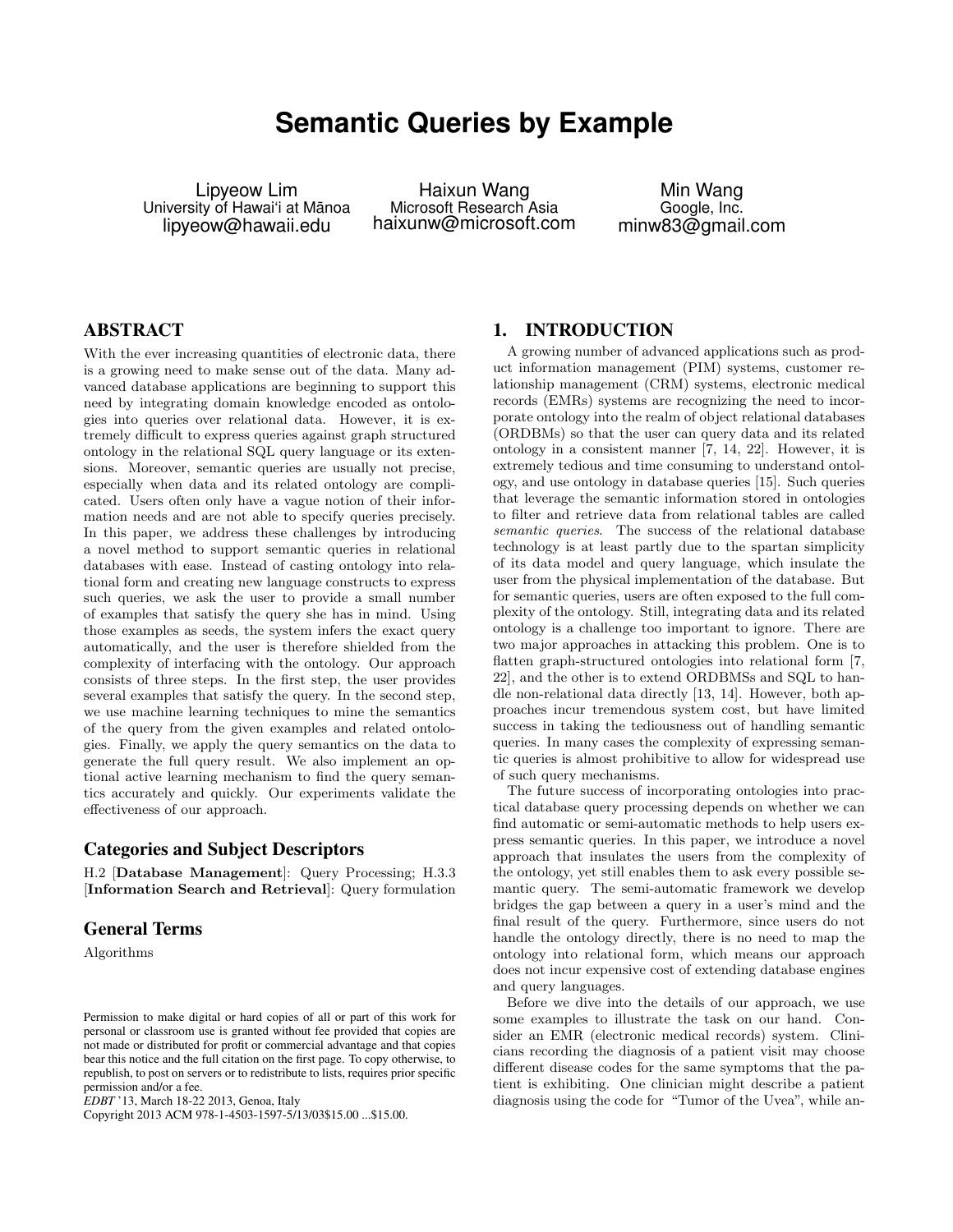| vID            | date     | patientID | diagnosis                         |
|----------------|----------|-----------|-----------------------------------|
|                | 20080201 | 3243      | Brain Neoplasm                    |
| $\overline{2}$ | 20080202 | 4722      | Stomatitis                        |
| 3              | 20080202 | 2973      | Tumor of the Uyea                 |
| 4              | 20080204 | 9437      | Corneal Intraepithelial Neoplasia |
| 5              | 20080205 | 2437      | Choroid Tumor                     |
| .              | $\cdots$ | $\cdots$  |                                   |

Figure 1: The table visit recording patient visits

other might use the code for "Iris Neoplasm". In the patient's EMR a generic term like "Eye Neoplasm" might be recorded instead of the more specific "Tumor of the Uvea" (we will use the more descriptive terms instead of the corresponding codes in this paper in the interest of readability). Hence, in order to obtain meaningful results from querying an EMR database, the query processing system needs to understand the semantics of the query and the data.

The growing demand for processing data and its meaning has spurred the increasing use of ontology in various applications. Continuing with the EMR example, many ontologies have been developed to capture the semantics of various sub-components of EMR data. For example, the National Cancer Institute (NCI) Thesaurus [17] is a collection of ontologies spanning the following areas: Drugs and Chemicals, Diseases Disorders and Findings, Anatomic Structure System or Substance, Gene, Chemotherapy Regimen etc. Figure 2 shows a fragment of the NCI Thesaurus in graphical form. Moreover, many of these ontologies are well integrated with existing data coding terminologies (eg, SNOMED [10], ICD9 [9]) used by industry EMR formats such as HL7 [8] and CCR [5]. With the confluence of ontologies, coding terminologies, and data standards, the need for querying relational data together with its related ontology has become even more urgent.

However, there are two fundamental challenges in this task. First, it is extremely difficult to express queries against a graph structured ontology in SQL as the following example illustrates.

EXAMPLE 1 (RUNNING EXAMPLE). Suppose we have a table of patient visit records as shown in Figure 1, of which the diagnosis column is associated with the NCI Thesaurus ontology (Figure 2). Consider the query to find all patients diagnosed with eye tumor.

Using existing RDF-like data models [22], we could store the ontology as triples in the Thesaurus(src,rel,tgt) relation and attempt to write the query in Example 1 using recursive SQL as follows.

```
WITH Traversed (src) AS (
  (SELECT src
  FROM Thesaurus
  WHERE tgt = 'Eye \; Tumor' \; AND \; rel = 'Synonym')UNION ALL
  (SELECT CH.tgt
  FROM Traversed PR, Thesaurus CH
  WHERE PR.src = CH.src AND CH.rel='is_a')SELECT DISTINCT V.*
FROM Thesaurus T, Visit V
WHERE src IN
  (SELECT DISTINCT src FROM Traversed)
  AND T.rel = 'Synonym'
  AND T.tgt = V.diagnosis
```
Alternatively, if we write the same query against the original XML format of the NCI Thesaurus, we have the following.

```
WITH Traversed (cls,syn) AS (
     (SELECT R.class, \overline{R}.syn)<br>FROM XMLTABLE ('Document("Thesaurus.xml")
        /terminology/conceptDef/properties
        [property/name/text()="Synonym" and
        \text{property}/\text{value}/\text{text})(="Eye Tumor"
        /property[name/text()="Synonym"]/value'
COLUMNS
        cls CHAR(64) PATH './parent::*/parent::*
        \gammaparent::*/name',<br>tgt CHAR(64) PATH'.') AS R)
UNION ALL
     (SELECT CH.cls,CH.syn
     FROM Traversed PR.
        XMLTABLE ('Document("Thesaurus.xml")
        /terminology/conceptDef/definingConcepts/
        concept[./text()=$parent]/parent::*/parent::*/
        properties/property[name/text()="Synonym"]/value'<br>PASSING PR.cls AS "parent"
        COLUMNS
        cls CHAR(64) \mathbf{PATH}'./parent::*/
                              parent::*/parent::*/name',
SELECT DISTINCT V.*<br>SELECT DISTINCT V.*
FROM Visit V
WHERE V.diagnosis IN
  (SELECT DISTINCT syn FROM Traversed)
```
In both instances, it is not straight-forward to write the query and the user needs to have an intimate knowledge of the structure or schema of the ontology such as existence of "synonym", and "is\_a" edges.

The second fundamental challenge is the inherent fuzziness in the semantics of the query. In most practical applications, the data and the ontology behind it are quite complicated and consequently the queries are no longer exact, that is, users often have no more than a vague notion, rather than a clear understanding and definition, of what they are looking for. In other words, even if the users have intimate knowledge of the structure of the ontology, they might not be able to precisely specify what they want to find.

EXAMPLE 2. Find all patients diagnosed with some disease in the choroid, which is part of the eye.

Intuitively, the user wants to find patients with some disease that affects or is located in the choroid (Figure 3 shows one possible processing workflow for this query). In the NCI Thesaurus, there are 3 separate types of relationship linking disease concepts to anatomic locations:

- 1. Disease Has Primary Anatomic Site
- 2. Disease Has Associated Anatomic Site
- 3. Disease Has Metastatic Anatomic Site

Even if the user knows the structure of the NCI Thesaurus ontology, i.e., he knows about the three types of relationships that are relevant to the query, without looking at the results, the user still may not know whether the query should use one of these relationships to "choroid" or all of them. If the user does not know the structure of the ontology at all, then he certainly would not know how to specify the query exactly. The query semantics is certainly not crisp and hence not easily expressed in SQL especially when the structure of the ontology is not well-known to the user.

Our approach. In this paper, we present a novel method to address the two challenges we identified above. Instead of endeavoring to incorporate ontology into relational form and create new language constructs to express such queries, our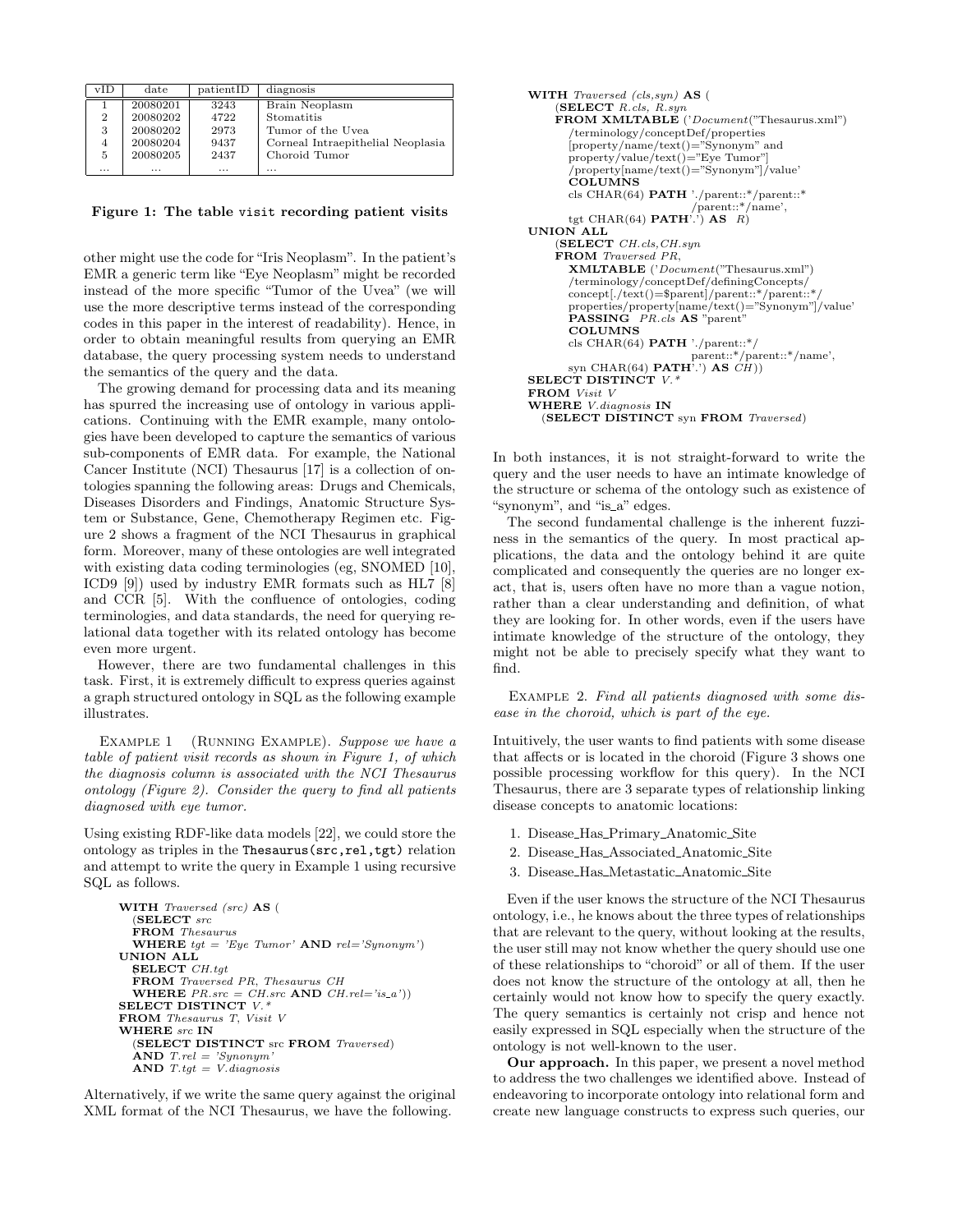

Figure 2: A three level fragment of the NCI Thesaurus ontology. Elliptical nodes denote concepts. Rectangular nodes denote property values. Edges between concepts denote subsumption relationships.

approach takes advantage of user-provided examples that satisfy the query as seeds to automate the query process.

Specifically, our method consists of three steps. In the first step, the user provides several examples that satisfy the query he has in mind. In the second step, the system uses machine learning techniques to mine the semantics of the query from the given examples and their related ontologies. In the third step, the system applies the semantics on the data to generate the entire query result and return it to the user. In the query processing process, as an optional active learning mechanism, the user will be probed systematically to determine whether certain tuples satisfy his query in order to help clarify his intention and speed up the query processing process. False positive errors in the query results can be detected by the user and fed back to the system as part of the active learning process. Since a semantic query is inherently fuzzy, the user typically expects only a subset of the full results, false negative errors can be ameliorated by doing active learning until the desired number of result tuples are obtained.

Using our method for Example 1, the user no longer needs to write the unwieldy SQL queries, but instead provides examples of tuples, say tuples with vID 4  $\&$  5, that satisfy the query he has in mind. Our method then uses machinelearning techniques to learn a model from the examples, and generate the query results by applying the model on the entire base table. In other words, our method insulates the user entirely from the complexity of understanding and using ontologies. Consequently, there is no need to map ontologies into relational form.

# **2. RELATED WORK**

Query by Example (QBE) is a well-known concept in database community. It was first proposed by Moshé M. Zloof in the mid 1970s [27, 28] as a query language that can be used by database users to define and query a relational database. It is quite different from SQL in that it is a graphical query language. Its interface is usually virtual tables where the user could enter commands, examples, etc. After QBE was presented, most research work around QBE has been focused on enrichment and extension of QBE as a query language and developing efficient methods for generating and processing the queries defined by the examples [12].

In commercial database products, QBE is widely used as graphical front-end for RDBMSs [1]. It is also used as a convenient interface for users to specify queries for image, video, and document databases, and various techniques have been studied [2, 3, 4, 20].

There are two common characteristics for all the previous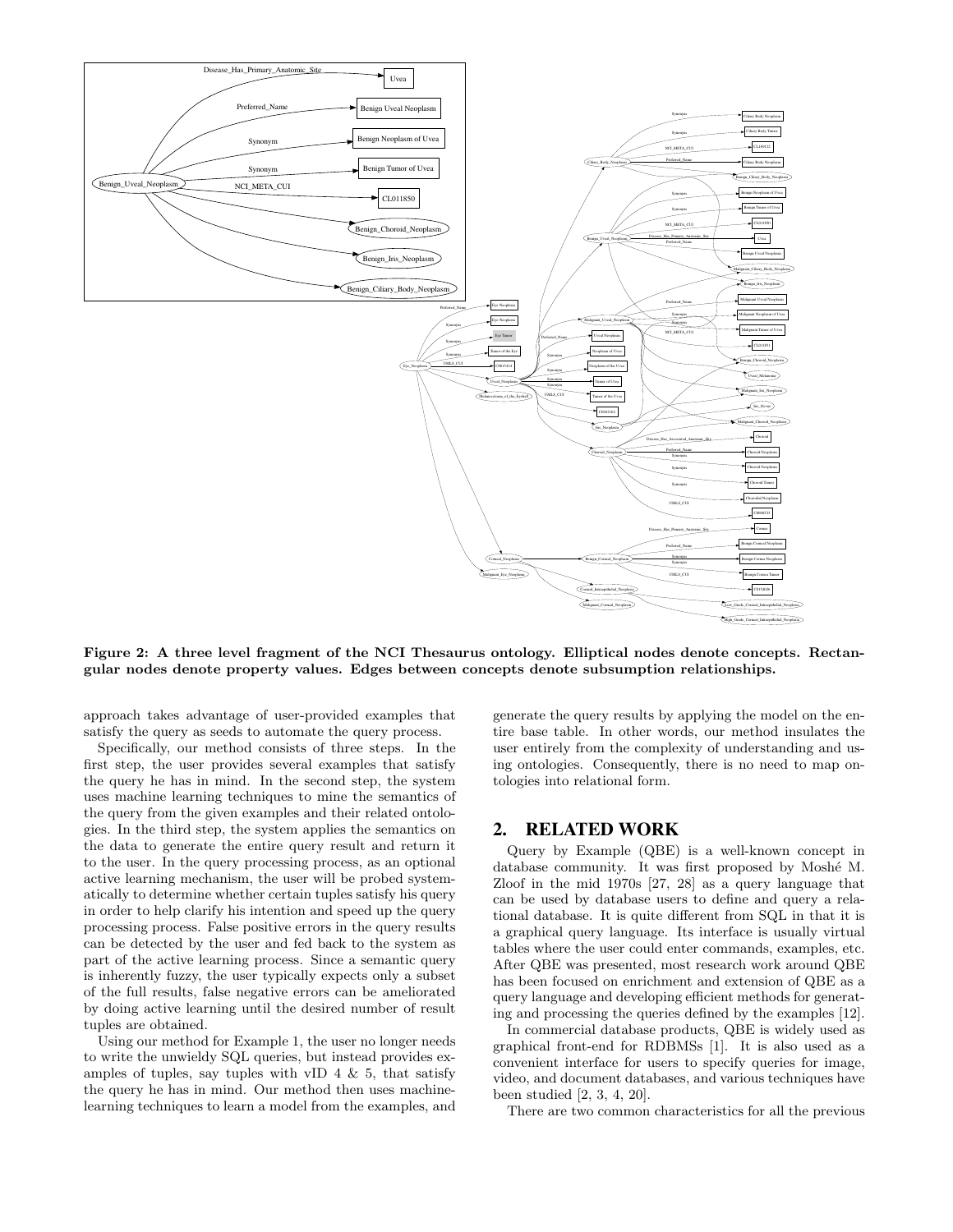

Figure 3: One possible processing workflow for Example 2 is to start from the user-given term "Choroid" (on extreme right), find the corresponding concept node, find all the disease nodes (on far left) that are linked to the Choroid concept via a "Disease Has Primary Anatomic Site" or "Disease Has Associated Anatomic Site" or "Disease Has Metastatic Anatomic Site" edge, and expand these disease nodes to find all subsumed concepts and their synonyms.

QBE work: (a) the examples are used to specify a query that will be generated (b) the generated query is a "normal" query in terms that all the query conditions (may be in the forms of similarity measures) are defined on the base attributes in the underlying tables in the databases.

The semantic QBE framework proposed in this paper is very different from the traditional QBE framework. First, due to the complexity of the semantic information associated with the data in the base relational tables, the real query associated with the user's intention which is specified by the input examples is really hard (or impossible) to capture by a traditional SQL query. As a result, our method tries to learn the query processing directly without learning the query first, in contrast to the traditional QBE framework. Secondly, in our work, the underlying "query" is defined not only on the base attributes in the relational table, but also on the semantics of the base data encoded in the ontology and the connections between the relational data and the ontology data.

It is worth mentioning the Query By Semantic Example (QBSE) work presented in [20]. While it looks very similar to our work in name, it still falls into the category of the traditional QBE work: the semantic information related to the images is in the form of a vocabulary that is used to train and label the base data during a off-line pre-processing stage. In other words, once the pre-processing is done, QBSE is not different from the traditional QBE.

Managing ontology data alone is not a new topic and several systems have been developed [16, 18, 19, 23, 24] during the past years. Some of these systems store ontology data in a file system, making querying them very hard [19]. The other systems transform the ontology data into RDF form and store the RDF triples in a relational database. Processing of ontology-related queries in these systems is typically done by an external middle-ware (wrapper) layer built on top of a DBMS engine, and DBMS users cannot really reference ontology data directly.

Querying relational data together with their semantics encoded in ontology is an emerging topic that has attracted a lot of attention recently. Das et al. [7] proposed a method to support ontology-based semantic matching in RDBMS using SQL directly. Ontology data are pre-processed and stored in a set of system-defined tables. Several special operators and a new indexing scheme are introduced. A database user can thus reference the ontology data directly using the new operators. The main drawback of this approach is that semantic queries involving the ontology data are usually hard to write and costly to process (in terms of both processing time and storage overhead) due to the graphical structure of the ontology data and the need for reasoning (i.e., transitive closure computation) on the ontology data.

In [14], *virtual view* is proposed as a way to represent relational data together with their related ontology data in a relational view. However, there are three requirements to apply the virtual view idea: (a)language extensions to SQL to support the creation and use of the virtual view, (b) the DBMS engine must support native XML data (together with relational data) and the processing of the virtual view related operators, and (c) to create a virtual view, the user must understand the complex ontology data and their relationship with the base relational data completely.

The problems and challenges of expressing semantic queries over relational data have also been described in [15]; however, the authors did not propose any concrete solution. This paper proposes a semantic query by example framework that addresses the challenges outline in [15].

## **3. SEMANTIC QUERY BY EXAMPLE**

Suppose the semantic queries  $Q$  we consider are posed against a base table (or a view)  $D$ , and each record in  $D$  is of the following form:

## (X, OID)

where  $X$  is a feature vector and  $OID$  is the ID of an ontology instance related to  $X$ . For instance,  $X$  represents a patient, and  $OID$  is the disease code of the patient. In practice,  $D$ can be the outcome of a query, or a view, and each tuple of  $D$  can have multiple  $\texttt{OLD}$  columns referring to multiple nodes in an ontology.

An important question is what semantic queries  $Q$  we can ask against  $D$ . Standard relational queries, which treat  $OD$ as a standard relational column, are unable to express the semantic structure in the ontology. Alternatively, we can employ non-relational languages such as XQuery and XPath to explore the semantic structure. However, it is extremely tedious to form a query.

Our method consists of an off-line phase and and online phase. In the off-line phase, the base table data is scanned once to compute the feature vector associated with the OID in each record. In the on-line phase, a user poses a query on the base table by giving a set of example tuples that satisfy the query he has in mind. The on-line phase uses a machine learning method, in this case, the support vector machine (SVM) method, to learn a model from the examples supplied by the user. Once the model is learned, the base tuple is scanned again, and the model decides what are the tuples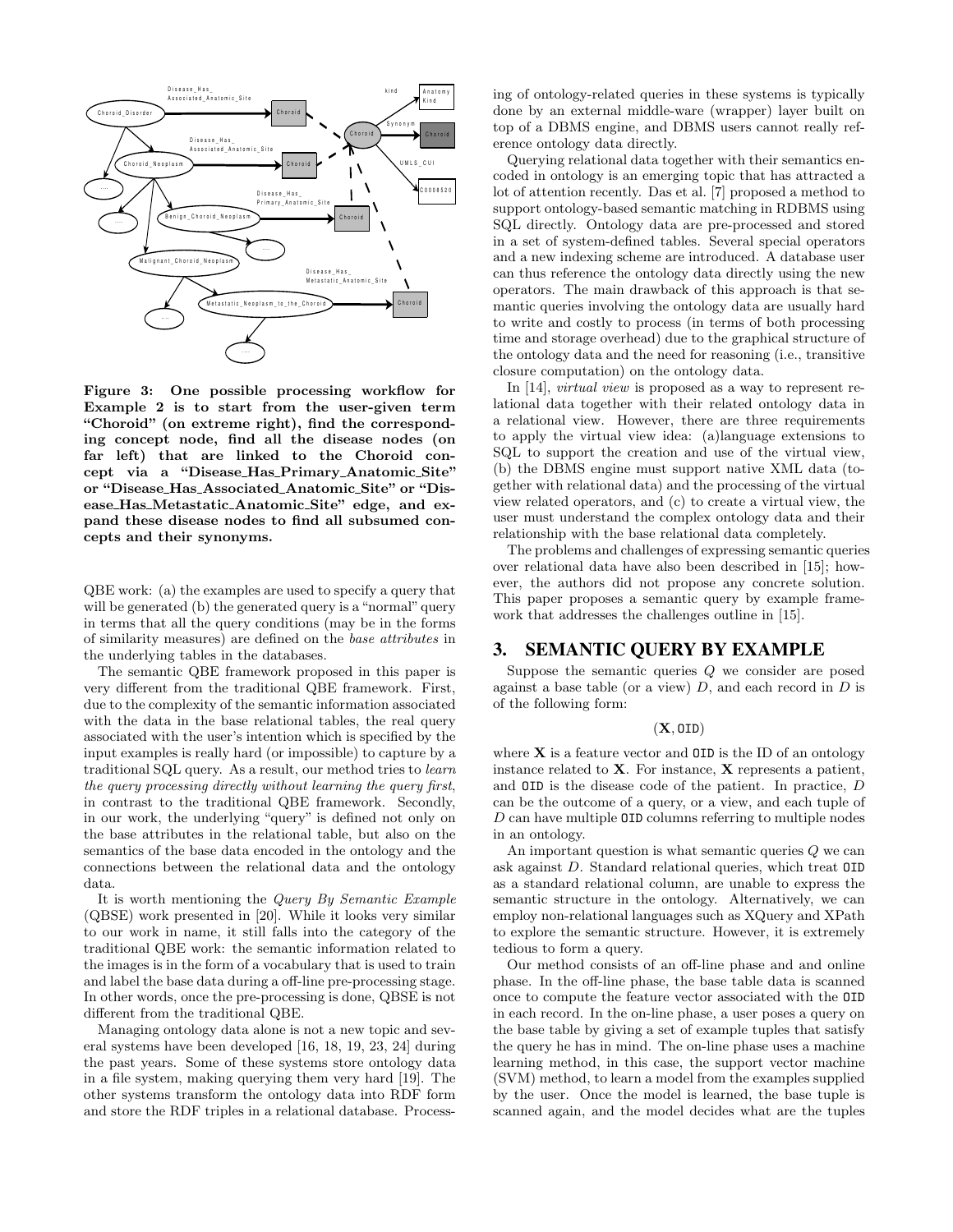satisfy the query. The user-provided training dataset may be of small size and/or low quality, which incur negative impact on the accuracy of the model. In this case, the user is probed systematically to determine whether predictions made by the system is accurate for an additional small number of tuples. We use a more advanced active learning algorithm for this purpose.

## **3.1 Feature Extraction**

Before we can model a semantic query, we must first expand the base data to include related information in the ontology. In other words, for each record of  $(X, \text{OLD}) \in D$ , we need to expand it into

 $(X, Y)$ 

where  $Y = f(0I)$  is a vector of features returned by a feature extraction function  $f$ . Our goal is to design the function  $f$  so that it captures enough ontological information related to the ontology object OID for modeling the query.

Challenges. In general learning problems, objects are represented as vectors in a feature space. For complex objects such as sequences, trees, and graphs, it is not a trivial task to find a suitable feature space: On the one hand, the feature space must capture enough information about the objects so that all discriminative features about an object are covered. However, in most cases, considering all possible features is prohibitive since it often leads to combinatorial explosion.

In our case, we want to vectorize the local hierarchical structure of an ontology node, as the local structure captures most semantic information of the node. Let  $o$  be the node whose id is  $OID$  in the ontology graph. The problem is, what information related to  $o$  in the ontology is important in classifying examples where OID is part of the data.

There are a large number of options: we can include  $o$ 's immediate child nodes, immediate parent nodes, the paths to some nodes we consider important in the ontology, etc. These naive schemes are flawed for two reasons. First, the nodes and paths themselves are still complex structures, and for example we need to further vectorize the paths. Second, and more importantly, the approach is not general enough. As an instance, in Example 1, the critical information about the query consists of the synonyms of any descendant concepts of "Eye Tumor" – such information is not captured by the naive scheme mentioned above.

Alternatively, we can perform feature extraction after the query is given. For Example 2, we might want to include the information about whether there is a path to the anatomic site "Choroid" in the feature extraction process. But this approach is also flawed. First, feature extraction is an expensive process, and in most cases we cannot afford doing that for each query. Second, it undoes the purpose of query by example, as it requires the user to know what part of ontology is relevant and important in answering the query.

Shortest distance based feature extraction. In this paper, we adopt a simple and effective feature extraction method. Our approach is general. Although there is no guarantee that all queries can be answered accurately based on the features extracted by our approach, it endeavors to include as much information as possible while keeping the data size small and the extraction process simple.

More specifically, assume the ontology has a set of concepts  $C = \{c_1, \dots, c_k\}$ . The feature extraction function we



Figure 4: An ontology graph consisting of 5 concepts and 6 nodes

|                                                      |                                                      | $\mathbf{B}$   | C              | D.             | E              |
|------------------------------------------------------|------------------------------------------------------|----------------|----------------|----------------|----------------|
|                                                      | $\boldsymbol{0}$                                     | $\Gamma$       | $\overline{2}$ | $\overline{3}$ | 3              |
|                                                      |                                                      | $\overline{0}$ | $\mathbf{1}$   | $\overline{2}$ | $\overline{2}$ |
|                                                      |                                                      | $\frac{1}{2}$  | $\mathbf{1}$   | $\Omega$       |                |
| $\begin{array}{c} 1 \ 2 \ 3 \ 4 \ 5 \ 6 \end{array}$ |                                                      | $\mathbf{1}$   | $\overline{0}$ | 3              | $\mathbf{1}$   |
|                                                      |                                                      | $\mathbf{1}$   | 0              |                | 3              |
|                                                      | $\begin{array}{c} 0 \\ 1 \\ 3 \\ 2 \\ 3 \end{array}$ | $\frac{1}{2}$  | 1              |                |                |

Table 1: Extracted features

adopt is in the following form

$$
f(\mathtt{OLD}) = \langle y_1, \cdots, y_k \rangle
$$

where  $k$  is the total number of unique concepts in the ontology graph, and  $y_i$  is the shortest distance from node  $o$ (whose id is  $\text{OLD}$ ) to any node whose label or concept is  $c_i$ .

As an example, Figure 4 is a snippet of an ontology graph. Each node has its id and a label which indicates an ontological concept represented by the node. We omit the edge label here, as labeled edges can be transformed into labeled nodes. Table 1 shows the extracted features for the nodes. Here, each row represents a node and each column a concept in the ontology graph. An element  $f_{ij}$  in the table indicates the shortest distance between node  $i$  and concept  $j$ .

The size of the dataset is  $n \cdot k$ , where n is the total number of nodes and  $k$  is the total number of concepts. Given usually  $k \ll n$ , we know the total size is less than  $n^2$ . Unlike other graph feature extraction methods that result in information exponential in the size of the graph, this method is clearly more tractable.

Expressive power of the feature extraction method. The important question is whether the feature extraction method retains enough useful information about the local structure of each node. Clearly, it omits much information in the ontology. For instance, it treats the ontology as an undirected graph; it disregards the labels of the edges and concentrate on the labels of the nodes only.

Although it is not possible to rebuild the entire graph from the extracted data, we argue that the feature extraction method effectively captures the local structures of a node in the ontology. First of all, it tells us how close a node is to different concepts. Furthermore, we can infer much hierarchical information from the extracted features. The reason is because the distribution of different concepts in a graph is not uniformly random. In most cases, the concepts alone include rich hierarchical information. Typically, nodes belong to the same concept cluster together, or appear on the same hierarchical level in an ontology. Thus, from feature distributions of the nodes, we can roughly tell their hierarchical positions in the graph.

For example, assume a user wants to find nodes that are parent of any concept C nodes. Instead of expressing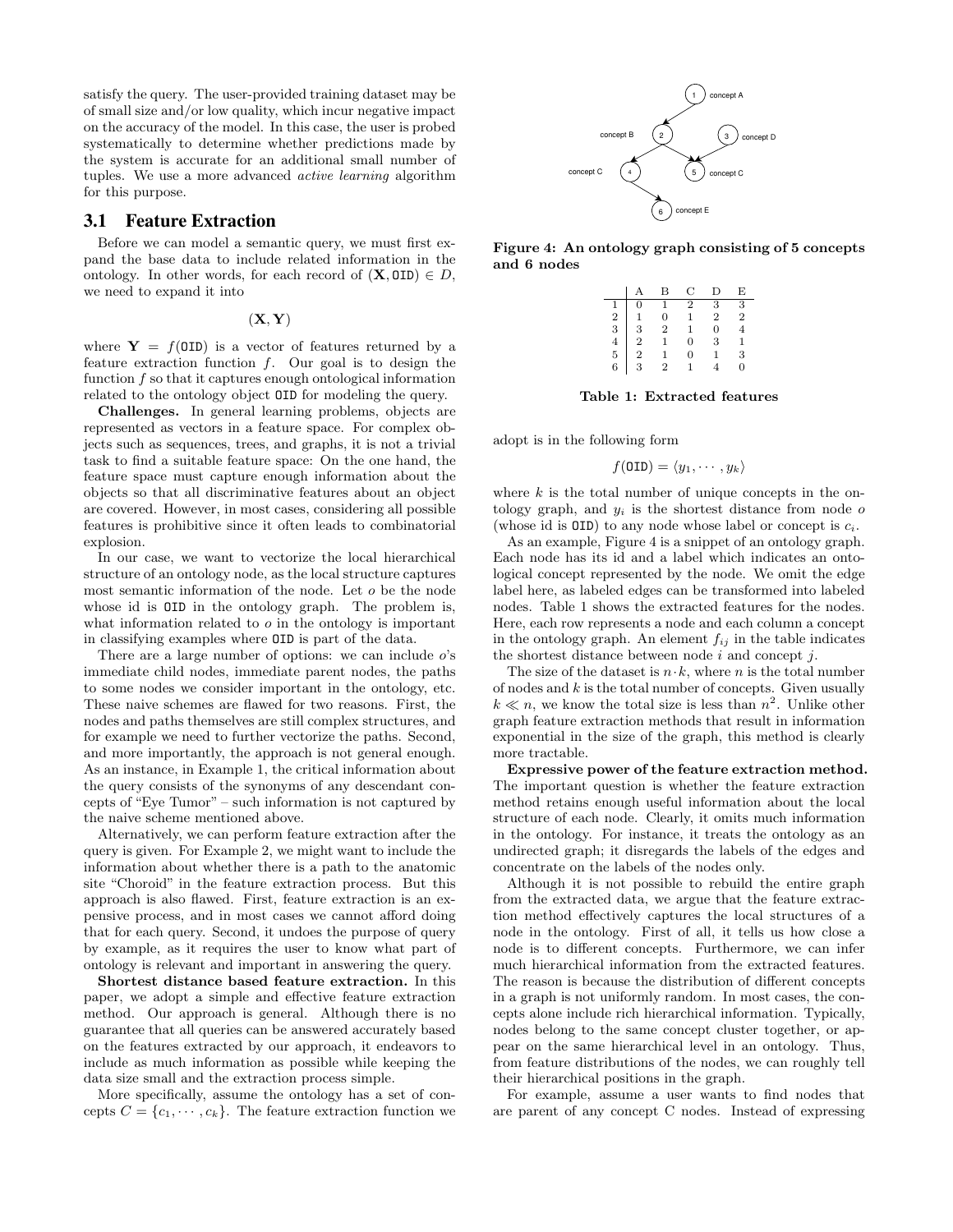|                  |                | C | I)             | E.             | label |
|------------------|----------------|---|----------------|----------------|-------|
|                  |                | 2 | 3              | 3              |       |
| $\boldsymbol{2}$ | $\overline{0}$ | 1 | $\overline{2}$ | $\overline{2}$ | $+1$  |
| 3                |                |   | 0              |                |       |
| 4                |                |   | З              |                |       |
| 5                |                |   |                | 3              |       |
| 6                |                | 1 |                |                |       |

Table 2: Training dataset for query 'find nodes that are parent nodes of any node of concept C'



Figure 5: Decision tree classifier learned from the training dataset

the query explicitly, the user gives us the following training dataset, where node 2 and 3 are positive (satisfying the query), and the rest are negative. The question is, can we learn the query from the training dataset?

The answer is yes. A possible decision tree learned from the above data is shown in Figure 5. Given a node to classify, it first tests if the shortest distance from the node to concept C is 1. Nodes that satisfy the test are either parent or child nodes of concept C node, while other nodes are classified as negative immediately. To exclude child nodes of concept C node, the second test checks the shortest distance to concept E node. Because the distribution of concepts is not uniformly random, we have reason to believe that child nodes of concept C nodes are closer to concept E node than parent nodes. Thus, the decision tree learned should generalize well over testing data.

Certainly, it is highly possible that the user-provided training dataset, which is usually small, cannot fully characterize the query (for example, if the last record in Table 2 is not in the training dataset, then the decision tree will over generalize the query and classify both child and parent nodes of concept C nodes as positive). To make sure that the model we learn eventually has high accuracy, we resort to active learning, that is, we select records that are important to characterizing the query and ask the user to label these records in the learning process. We give the detail in Section 3.3.

Implementation. Algorithm 1 outlines the steps for the off-line phase. The OFFLINEPHASE procedure takes as input the table  $D$  which is a collection of tuples, the ontology graph  $G$ , and a parameter  $d_{max}$  that is used for the approximate feature extraction procedure GETAPPROXFEATURES. The for-loop at Line 2 iterates over each tuple in the base table.  $ConceptNodes(t)$  denotes the set of concept nodes associated with tuple  $t$  of the base table. More than one column of a base table tuple may be associated with ontologies and the value of a column in the tuple may be associated with more than one concept node in the ontology. Hence a single tuple may be associated with multiple concept nodes in the ontology. The feature vector  $f_t$  for tuple  $t$ is the union of all the features associated with each concept node in  $ConceptNodes(t)$ . The feature vectors for a given

#### Algorithm 1 OFFLINEPHASE $(D, G, d_{max})$

Input: s set  $D$  of tuples from the base table, concept graph  $G$ , maximum depth  $d_{max}$ **Output:** a set  $F$  of feature vectors for the tuples in  $\overline{D}$ 

1:  $F \leftarrow \emptyset$  /\* init \*/

2: for all  $t \in D$  do

- 3:  $f_t \leftarrow vector(\infty)$  /\* init \*/<br>4: **for all**  $c \in ConceptNodes($
- 4: for all  $c \in ConceptNodes(t)$  do<br>5: GETAPPROXFEATURES( $G, c, 0$ )
- 5: GETAPPROXFEATURES $(G, c, 0, d_{max}, ft)$ <br>6:  $F \leftarrow F \cup \{ ft\}$
- $F \leftarrow F \cup \{f_t\}$

# Algorithm 2 GETAPPROXFEATURES $(G, c, d, d_{max}, f)$

Input: concept graph  $G$ , current concept  $c$ , current depth  $d$ , maximum depth  $d_{max}$ , the current feature vector  $f$ **Output:** approximate feature  $f$ 

1: if  $d = d_{max}$  then<br>2: return

- return
- 3:  $d \leftarrow d+1$
- 4: for all  $p \in PropertySet(c)$  do
- 5:  $f[p] \leftarrow \min(f[p], d)$
- 6: for all child  $\in$  Adj $(G, c)$  do<br>7: GETAPPROXFEATURES $(G, c)$
- $GETAPPROXFEATURES(G, child, d, d_{max}, f)$

table only needs to be computed once. Although the OfflinePhase procedure is a batch processing procedure, the feature vector computation could also be done once for each tuple, when the tuple is inserted into the table.

To find the shortest distance between any node and any concept, the simplest way is to invoke the all pairs shortest distance algorithm. The Floyd-Warshall algorithm [6] compares all possible paths through the graph between each pair of vertices. For a graph with  $V$  vertices, it is able to do this with  $O(V^3)$  comparisons.

For small ontologies, the cubic running time is acceptable; however, for large ontologies such as the NCI Thesaurus that has 64,000 concept nodes, computing the shortest path for all pairs still takes a prohibitive amount of time. In order for our method to be practical, we propose using a depthfirst search based algorithm to compute approximate feature vectors. The approximation is based on the intuition that the features most relevant to a given node are usually the nodes that are relatively nearby. Hence, the algorithm for finding the approximate feature vector for a given node  $c$ is to traverse the graph starting from  $c$  for a maximum of  $d_{max}$  steps and maintain the shortest distance for the nodes thus traversed. Algorithm 2 outlines the recursive GETAPproxFeatures procedure that implements this approximation. Prior to the first call to GETAPPROXFEATURES, the feature vector  $f$  should be initialized to a vector of infinity, i.e., MAXINT, because each entry  $f[n]$  stores the (current) shortest distance of the starting node to the node  $n$ . As the procedure traversed the graph starting from the given concept node  $c$ , the shortest distance stored in  $f$  will be updated via Line 5.  $Adj(G, c)$  denotes the set of concept nodes adjacent to the given concept  $c$  in concept graph  $G$ . PropertySet $(c)$  denotes the set of properties ( terminal nonconcept nodes) adjacent to concept  $c$  in graph  $G$ . Note that a breadth-first search implementation is also possible, but requires more space and bookkeeping. Using such depthlimited traversals to compute approximate feature vectors is significantly more efficient for large ontologies, because each feature vector requires a depth-limited traversal that covers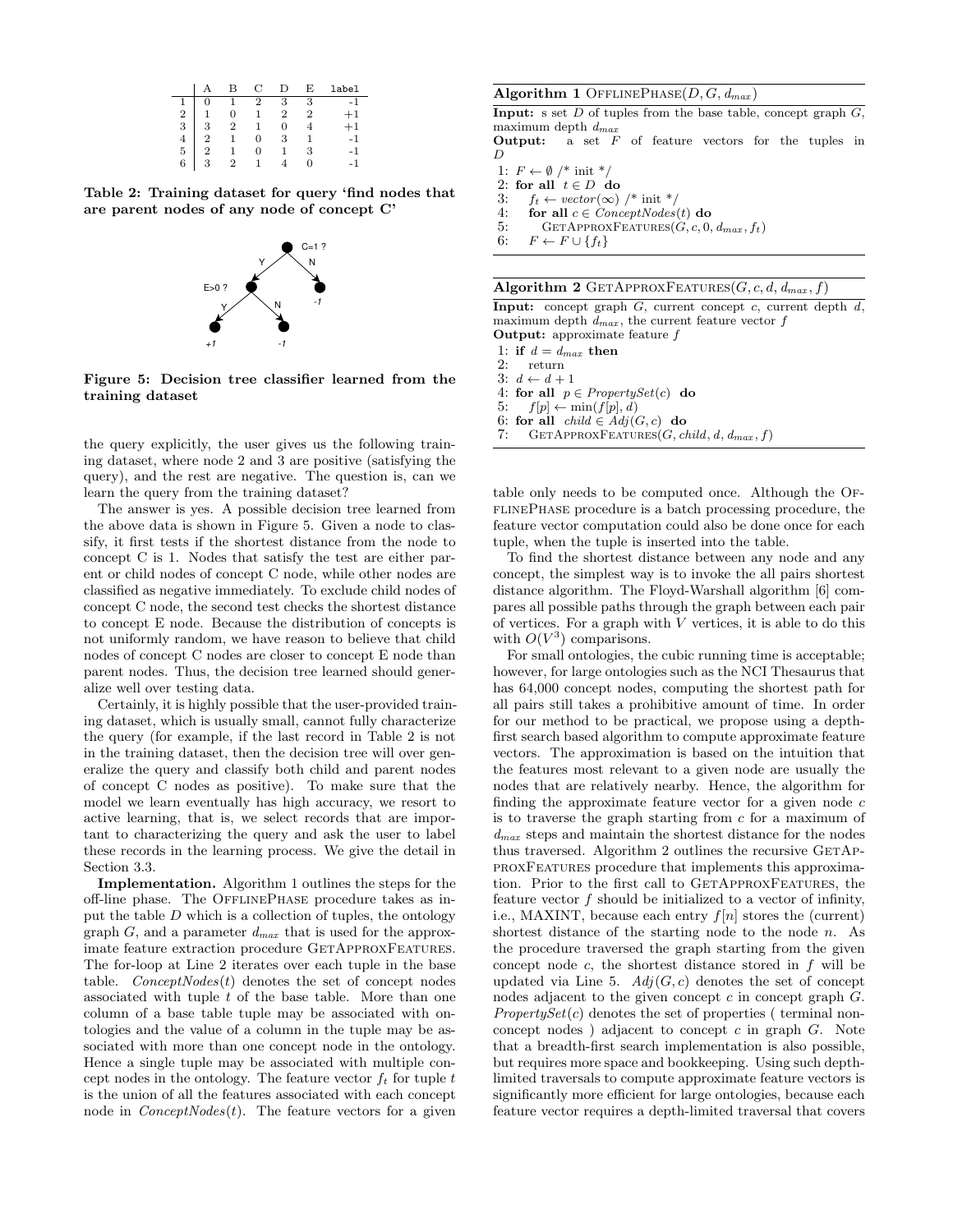## Algorithm 3 ONLINEQUERYBYEXAMPLE $(F, P, n_{trg})$

**Input:** a set  $F$  of feature vectors for the tuples in the base table, a set  $P$  of positive examples from the user **Output:** a set  $R$  of query results

- 1:  $N \leftarrow RandomSample(F, n_{trg} |P|)$
- 2: label  $N$  as negative
- 3: Initialize training set  $X \leftarrow P \cup N$
- 4: model  $M \leftarrow \text{sym\_learn}(X)$
- 5:  $R \leftarrow \text{sum\_classify} (F, M)$
- 6: map the labels in  $R$  back to base table tuples

an asymptotically constant number of nodes and the number of such traversals is at most the size of the base table. As long as the size of the base table is significantly smaller than  $O(V^3)$ , GETAPPROXFEATURES will be more efficient.

## **3.2 Learning Query Semantics**

Instead of expressing a query explicitly in SQL or any other query language, the user uses a few examples to characterize the query. It is the responsibility of the system to figure out the query semantics. Machine learning techniques are used here to solve the problem.

Training dataset preparation. When the user forms a query in his mind against the base table  $D$ , he provides us with a small dataset  $T$  where each record in  $T$  has the following form:

#### $(X,$  OID, label)

where label  $\in \{+1,-1\}$  indicates whether tuple  $(X, OID) \in$  $D$  satisfies the query or not. Note that the user-supplied examples may or may not be part of the base table  $D$ .

In order to train a classifier, the training dataset must have both positive and negative examples. But it might be counter-intuitive to ask the users to provide negative examples. In the case where examples provided by the user are all positive (i.e.,  $\texttt{label} = +1$ ), we need to generate some negative examples on our own. To do this, we randomly pick a set of tuples  $P_n \subset D$  and label each tuple in  $P_n$  as negative (label =  $-1$ ). The training dataset thus consists of  $P_n$  and the user-provided, all positive examples. Certainly, there is always the possibility that some tuples in  $P_n$  actually satisfy the query. But assuming that the tuples satisfying the query account for a small proportion of tuples in  $D$ , the classifier usually can overcome such 'noise' in the data.

The OnlineQueryByExample procedure takes as input this set  $P$  of positive examples, the set  $F$  of feature vectors associated with the base table, and a parameter for the total number of training examples to use. Algorithm 3 outlines the steps of the OnlineQueryByExample procedure.

The algorithm first constructs a set of negative examples for training by taking a random sample of the base table (Line 1) and labeling the corresponding feature vectors as negative (Line 2). Line 3 constructs the training set as the union of the positive and the negative examples. We then learn a model from the training set and apply this model to classify the feature vectors associated with the base table. Note that Line 6 is required, because the mapping between base table tuples to feature vectors is often many-to-one. The learning and the classification occur in the space of feature vectors; hence, we need to map the labels from the classification operation back to the tuples in the base table.

We use support vector machines (SVMs), which we describe below, as the base learner in our work. We then



Figure 6: SVM: maximize the margin

use SVMs to support active learning, which improves our query by example system by reducing the human cost (Section 3.3).

Support Vector Machines. Support Vector Machines (SVMs) are a class of supervised learning algorithms introduced by Vapnik [26]. Given a set of training data (positive and negative examples), SVMs learn a linear decision boundary to discriminate between the two classes. The result is a linear classification rule that can be used to classify new test examples. SVMs have demonstrated excellent generalization performance (accuracy on unlabeled data sets) in many domains and have strong theoretical motivation in statistical learning theory [26].

Given a dataset of  $(X_i, Y_i, \texttt{label}_i)$  where  $X_i$  is the original features,  $Y_i$  is the features derived from the ontology, and label  $\in \{+1, -1\}$  is the class label, SVMs learn a decision boundary in the combined feature space of  $\mathbf{X}_i$  and  $\mathbf{Y}_i$ to separate the two classes. To make our discussion simple, we use  $x_i$  to represent the combined features, that is,  $\mathbf{x}_i = \langle \mathbf{X}_i, \mathbf{Y}_i \rangle$ , and we assume  $\mathbf{x}_i \in R^N$ .

An SVM trained from the dataset  $(\mathbf{x}_i, \texttt{label}_i)$  specifies a linear classification rule f by a pair  $(\mathbf{w}, b)$ , where  $\mathbf{w} \in \mathbb{R}^N$ and  $b \in R$ , via

$$
f(\mathbf{x}) = \mathbf{w} \cdot \mathbf{x} + b
$$

where a point **x** is classified as positive if  $f(\mathbf{x}) > 0$ , or negative if  $f(\mathbf{x}) < 0$ . Geometrically, the decision boundary is the hyperplane

$$
\{\mathbf x \in R^N : \mathbf w \cdot \mathbf x + b = 0\}
$$

where  $w$  is a normal vector to the hyperplane and  $b$  is the bias.

Figure 6 illustrates a decision boundary that separates examples of the positive and negative classes. Clearly, there are many such decision boundaries. The optimal one is the unique boundary that separates positive and negative examples for which the margin is maximized:

$$
\max_{\mathbf{w},b}\left\{ \min_{\mathbf{x}_i} \{ ||\mathbf{x} - \mathbf{x}_i|| : \mathbf{x} \in R^N, \mathbf{w} \cdot \mathbf{x} + b = 0 \} \right\}
$$

The decision boundary shown in Figure 6 is the optimal boundary.

## **3.3 Active Learning for QBE**

We learn a model from the extended dataset of  $(\mathbf{X}_i, \mathbf{Y}_i)$ , label<sub>i</sub> $(i = 1 \cdots n)$ , and use the model to classify the remaining data. One potential challenge is the quality of the labeled examples provided by the user. The user usually provides a very small number of such examples (say 2-5 examples), and it is very likely that classifiers built from such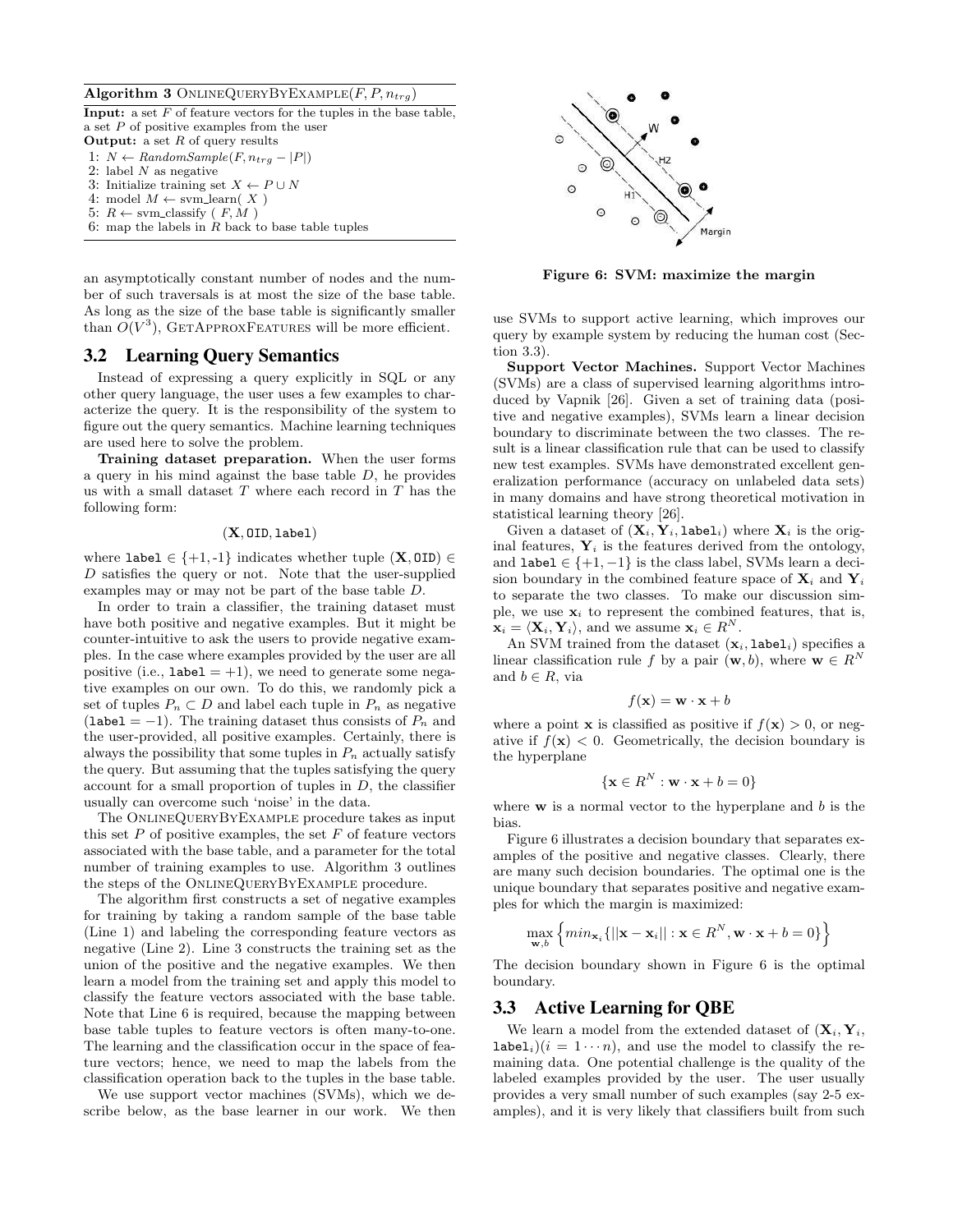

Figure 7: Intuition for active learning heuristic. The solid line represents the decision boundary, the shaded region denotes the margin, and 'X' and 'O' denote the positive and the negative support vectors.

small datasets have large variance, which affects the classification accuracy.

In this section, we propose to use active learning to solve this problem. Using the user-provided examples as seeds, we choose a small number of additional examples that are informative in terms of separating the two classes, and ask the user to label the examples.

The size of the training dataset clearly affects the quality of the trained classifier. A larger training dataset reduces model over fitting and improves its accuracy. The goal of active learning is to iteratively select the best example to incorporate into the training dataset so as to obtain a high quality classifier. In our case, we assume that the user has initially provided a small set of labeled examples and our system has computed a set of query results using the algorithms described in Section 3.2. If the user now wants to further refine the query results by labeling, say one more example, our system should use active learning techniques to find the best example for the user to label. For SVMs, several active learning techniques have been proposed in [21, 25]. The problem with many of these techniques is that they require computing the SVM for each possible labeling of a candidate example in order to choose the best example. This is usually impractical in our case, because the number of candidates to consider is the size of the table (usually in the order of thousands) less the labeled examples (usually a handful). Hence, we adapt the simple heuristic approach in [21] for our scenario.

The intuition for the heuristic is illustrated in Figure 7. Suppose the candidate pool of examples consists of points  $a$  and  $b$  as shown in Figure 7(a). If we pick  $a$  and suppose the user labels  $a$  as negative, then the SVM and the margin do not change, because the current support vectors are still valid. If we pick  $b$  which is closer to the decision boundary and suppose the user labels  $b$  as negative (see Figure 7(b), then the margin of the new SVM would have shrunk. Similarly, suppose the user labels  $b$  as positive, the margin of the new SVM would also have shrunk. The heuristic proposed in [21] picks the example that is closest to the decision boundary which would ensure that the margin of the SVM gets shrunk by nearly half whether the example is labeled positive or negative.

In order to apply this heuristic, we need compute the distance of each example in the candidate pool to the decision boundary. The distance between any given point x and the decision boundary of a SVM specified by unit vector w and

#### Algorithm 4 GETBESTEXAMPLE $(X, F, M)$

**Input:** set of current labeled examples  $X$ , set of all examples  $F$ , current SVM model  $M$ **Output:** the best example  $f \in F - X$  to present to the user for

- labeling 1:  $F' \leftarrow F - X$
- 2: for all  $f \in F'$  do
- 

3:  $d(f) \leftarrow$  calculate the distance from the boundary of M using Equation (1). 4: return  $\arg \min_f d(f)$ 

scalar  $b$  is given by,

$$
d(\mathbf{x}) = |\mathbf{w} \cdot \mathbf{x} - b|.
$$
 (1)

At each iteration of user feedback, our system needs to select the optimal example from the set of unlabeled examples (tuples from the base table) to present to the user for feedback. Algorithm 4 outlines the steps for choosing the best example. The GETBESTEXAMPLE procedure takes as input the set of currently labeled examples, the set of all examples from the base table, and the SVM model obtained from the last iteration. Line 1 finds the set of unlabeled examples. The for-loop at Line 2 iterates over the set of unlabeled examples and compute the their distance to the decision boundary of the current SVM model. The procedure then returns the example that is closest to the boundary. Note that nearest neighbor search techniques do not apply directly to this problem, because the criteria here is searching for points nearest to a given hyperplane. However, quantization techniques can be used on the pool of unlabeled examples to reduce the number of distance computations.

After the best example is selected by the system, it is presented to the user. The user will label the example and the labeled example will be added to the current pool of labeled examples. To form the training set for the SVM learning algorithm, we again may optionally augment the labeled examples with randomly sampled negative examples. The resultant SVM is then used to generate the query result. The user may choose to stop if the results are satisfactory, or request for another iteration of refinement.

## **4. EXPERIMENTS**

We implemented our query by example system using SVM-Light [11] with a linear kernel. For the feature extraction step we used the GETAPPROXFEATURES procedure (Algorithm 2) with the maximum depth set to 7. Our experiments are designed to answer several important questions:

- ∙ How does the system perform over different queries?
- ∙ How many positive examples does the user need to provide to get reasonable result quality?
- ∙ How many negative examples should the system automatically augment?
- ∙ How does query selectivity affect result quality?
- ∙ How does size of the table affect result quality?
- ∙ What kind of response time to expect?

Queries. For the subset of experimental results we present in this paper, we used six queries based on Example 2, varying the anatomic site. Varying the anatomic sites means that each query will be associated with a different subgraph in the ontology with a different number of concept nodes,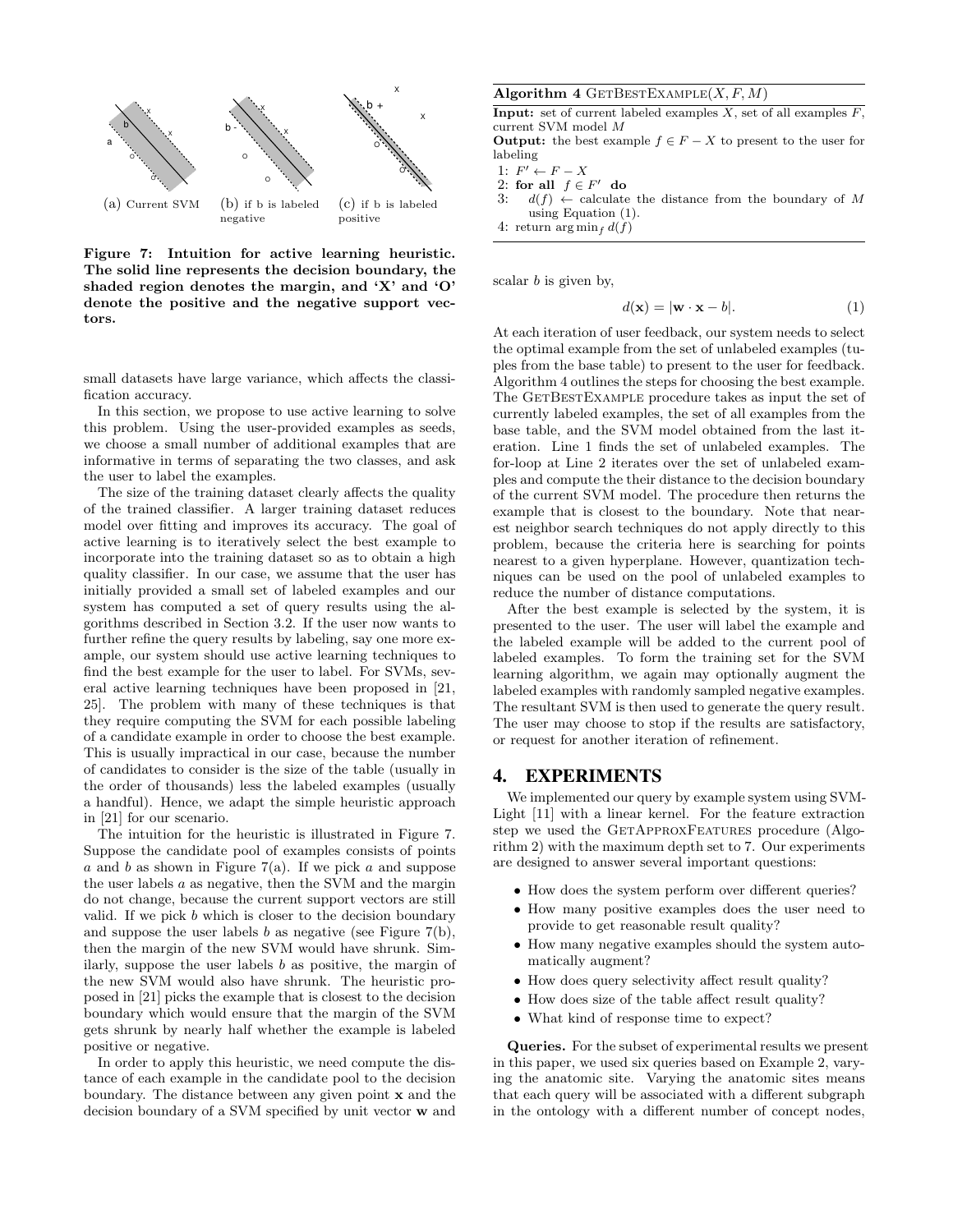| Query         | Anatomic Site           | <b>Nodes</b> | Edges | Properties |
|---------------|-------------------------|--------------|-------|------------|
| Q1            | Gastrointestinal System | 1063         | 1503  | 10264      |
| $\mathrm{Q}2$ | Respiratory System      | 752          | 952   | 6841       |
| Q3            | Urinary System          | 401          | 528   | 3765       |
| Q4            | Hematopoietic and       | 1142         | 1831  | 12174      |
|               | Lymphatic System        |              |       |            |
| Q5            | Reproductive System     | 1176         | 1614  | 10833      |
| Q6            | Head and Neck           | 1080         | 1584  | 11279      |

Table 3: Queries used in the experiments.

concept edges, and concept properties in the subgraph. The characteristics of the six queries are summarized in Table 3.

Dataset. We used a real ontology in our experiments, namely, the NCI Thesaurus [17] and generated synthetic base table data using values from the NCI Thesaurus. The NCI Thesaurus is a DAG with 63,924 concept nodes, 72,466 concept edges, and 540,298 properties. The schema of the base table follows that of Figure 1. Given a particular query, a table size and a target query selectivity, we generate the base table as follows. Use the query to generate the two sets of diagnosis terms: the positive set contains all distinct possible terms that satisfy the query, and the negative set contains all distinct terms that do not satisfy the query. Pick randomly with replacement from the positive set enough number of terms to fulfill the target query selectivity. Pick randomly with replacement from the negative set to fill up the rest of the table. For each table and query we also store the ground truth, i.e., which tuples satisfy the query, which do not.

In order to simulate a real user supplying only a few positive examples, we generate the training data for a given table and query as follows. Using the ground truth for that query and table, extract the positive tuples from the table. Pick randomly without replacement the required number of positive examples from the positive tuples. To make up the required number of training examples, pick the required number of examples from the table and assume that they are negative examples. We will show in one of our experiments the effect of this assumption.

Performance Metrics. In addition to processing time which consists of time to learn the model, and time to classify the tuples in the table using the model, we measure the result quality returned by our query by example system. Result quality is measured using three metrics. Accuracy is the percentage of tuples in the table classified correctly. False positive rate is the percentage of tuples in the table classified as positive even though they do not satisfy the query. False negative rate is the percentage of tuples in the table classified as negative even though they do satisfy the query. The measurement of these metrics are averaged over 10 random runs. Each run uses a different randomly generated training dataset.

# **4.1 Varying the number of positive examples**

In this experiment, we investigate how the number of positive examples supplied by the user affects the result quality. Figure 8 shows the result quality measurements for all six queries as the number of positive examples vary from 2 to 16. The size of the table is fixed at 10,000, the query selectivity<sup>1</sup> at 10%, the size of the training data at 40 examples. Note

that we purposely chose rather small numbers of positive examples, because it is not practical to expect a human user to supply tens or hundreds of examples. Figure 8(a) shows that accuracy generally improves with more positive examples. Even with two positive examples, our system is able to achieve 90% accuracy. Figure 8(b) shows that the false positive rate is generally quite stable and very close to zero (note the scale on the y-axis). Figure  $8(c)$  shows that the false negative rate decreases significantly with more positive examples thus contributing to the increase in accuracy. This result is expected, since the SVM would be able to learn a better model for the positive examples if there are more of them and would then be able to more correctly classify a positive example as positive. Note also that the empirical results are consistent over all six queries.

#### **4.2 Varying the number of training examples**

In this experiment, we study how the number of training examples and the number of randomly selected negative examples affect the query result quality. We fixed the number of positive examples at 8, and vary the total number of training examples from 40 to 160. The size of the table and the query selectivity remains at 10,000 and 10% respectively. Figure 9 shows the results of our study for a representative query  $Q2$ . Figure  $9(a)$  shows that accuracy drops by about 5% as the number of training examples are increased. This result seems counter-intuitive, since we expect higher accuracy with more examples even if they are negative examples. However, recall that since we do not expect the user to supply any negative examples, our system automatically generate negative examples by random sampling from the table and assigning negative labels no matter what the ground truth might be. Hence the randomly generated negative examples might contain labeling errors.

To corroborate this reasoning, we re-generated the training data by picking the negative examples not randomly from the table, but from the true negative set of examples computed using the ground truth. Figure 9(b) shows the result quality using these perfect training data. With the perfect training data, the result quality remains stable as the number of training examples are increased which suggests that the increase in errors in Figure 9(b) are due to the randomly generated negative examples introduced by our system. Since these negative examples are generated via random sampling, the number of mislabeled negative examples should be proportional to the query selectivity for that table and query. Figure 10 plots the accuracy and the false negative rate against number of training examples for 4 different query selectivity. The plots clearly show that when the query selectivity is high, increasing the number of training examples (and hence the number of randomly generated negative examples) will increase the false negative rate. The false positive rates remain very low and the corresponding plot is omitted for brevity.

## **4.3 Varying the query selectivity**

The previous experiment motivates the need to understand the relationship between query result quality and the query selectivity. Figure 11 plots query result quality against query selectivity where the table size is held constant at 10,000, the number of training examples at 160, and the number of positive examples at 8. The plot suggests that the relationship between query selectivity and result quality

 $1$ Query selectivity is the size of the query result as a percentage of the size of the table.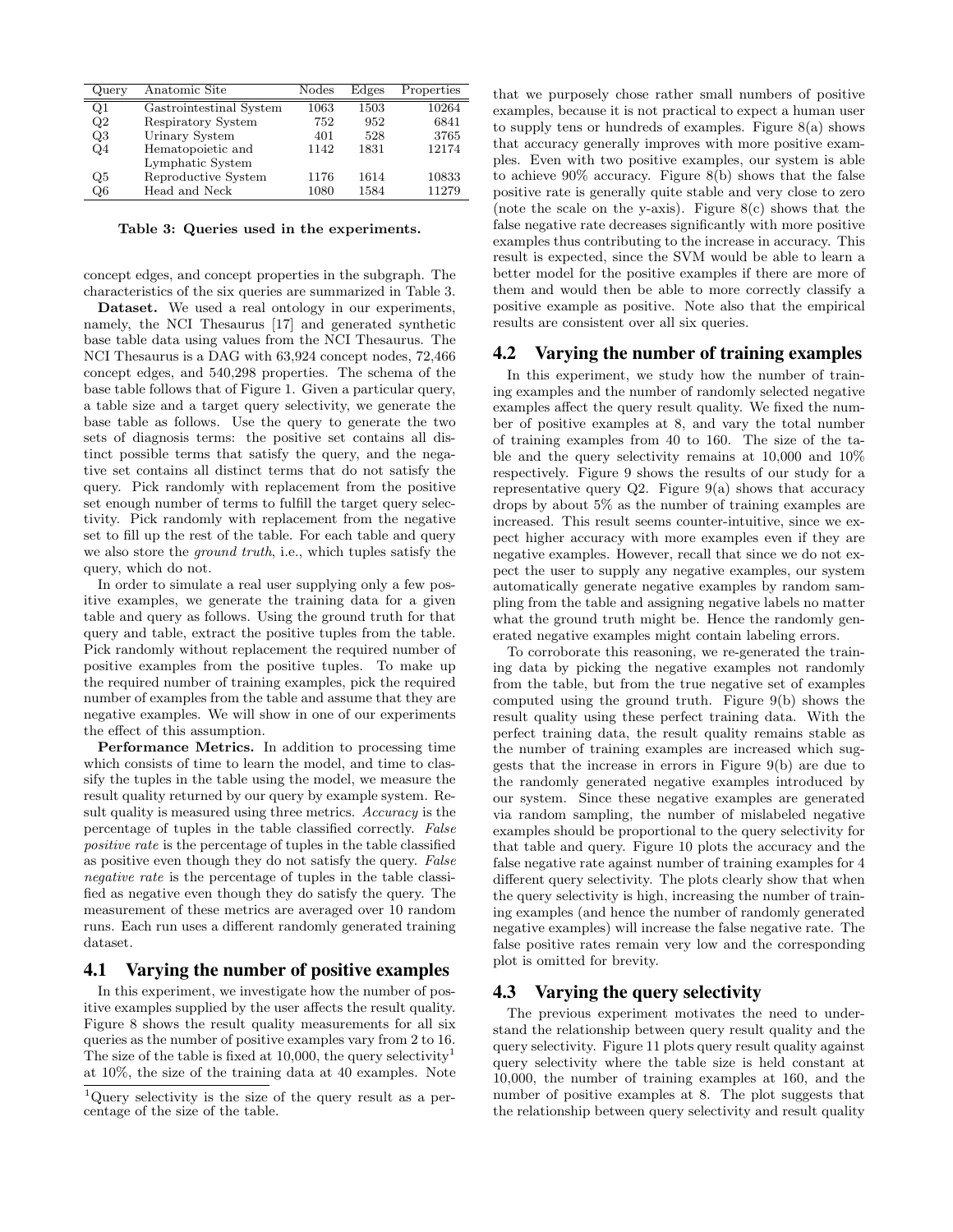

Figure 8: Query result quality over 6 queries and varying numbers of positive examples.



Figure 9: Query result quality for Q2 over varying training data size. Accuracy is plotted against the left axis, and false positive and negative error rates are plotted against the error axes on the right.



Figure 10: Query result for Q2 over varying training data size and 4 different query selectivity values.

Figure 11: Result quality over different query selectivity.



Figure 12: Result quality over table size.

Figure 13: Processing Time.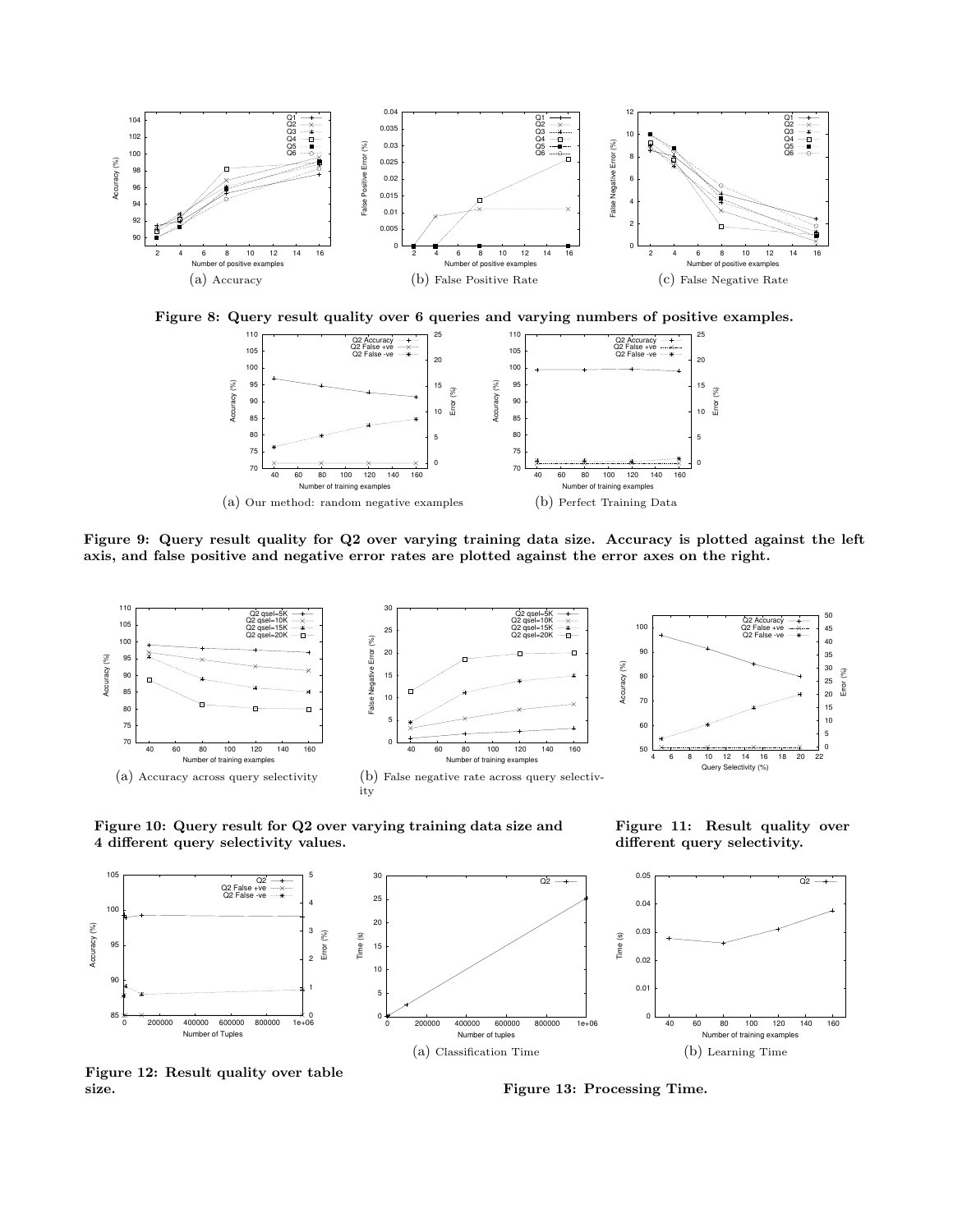| Area of Expertise     | Number of users |
|-----------------------|-----------------|
| Medical               |                 |
| Database              |                 |
| Ontology              |                 |
| Database $+$ Ontology |                 |

Table 4: Background of the nine users in our study.

is only linear.

### **4.4 Varying the table size**

In this experiment we investigate the effect of table size on the query result quality. Figure 12 shows our query result quality measurements for different table sizes, holding the query selectivity constant at 5%, the number of training examples at 160, the number of positive examples at 16. It is somewhat surprising to observe that the size of the table does not have any significant effect on the result quality. The small training data set is enough to completely capture the query semantics even when the underlying set of tuples is large.

## **4.5 Processing time**

We require the query result to be produced in a reasonable amount of time. In this experiment, we investigate the response time characteristics of our system. We measured the time for the system to learn a model from the training data and the time for the classifier to classify all the tuples in the base table. Figure 13 shows the learning time and the classification time for query Q2 on an Intel Xeon 3.2 GHz machine running Linux. Note that the running time includes reading and writing the base data and the result file from and to disk. Even so, the learning time is negligible, and the classification time is linear in the size of the base table. Processing a query by example on a table of size 10,000 takes only a quarter of a second (including disk access). Note the current prototype has not incorporated several possible optimizations, such as performing classification only on the distinct feature vectors from the base tables, and hence we expect even better processing times in the optimized version.

## **5. USER STUDY**

In order to demonstrate the usability of the concept of semantic query by example using our proposed method, we conducted a user study on nine users with different levels of expertise in terms of information technology, medical knowledge, and knowledge representation. Table 4 summarizes the background of our subjects. Our user study is based on the EMR scenario introduced in Section 1. The goals of our study are to validate if our proposed method is indeed user friendly and to evaluate the accuracy of our method when it is used by different users.

User tasks. Each user is asked to perform three tasks. Each task is associated with a particular information need. In our study we used the first three queries in Table 3 as the information need for the three tasks.

For each task, the user is given an explanation of the EMR database and the information need associated with the task (eg., find all patients with some disease in the gastrointestinal system), and then asked to perform two steps. In the first step, the user is asked to write down her best effort SQL query to retrieve the required records from the database.

In the second step, the user is asked to identify approximately 10-15 records that satisfy the information need from a pool of about 40 randomly picked records from the EMR database. For medical experts, we also asked them to provide diagnosis terms that are associated with the information need.

Methodology. We interviewed the users about their experience in order to get a qualitative answer to the usability of the two steps, and we timed the users for each task and each step in order to quantify the "ease of use" of the two steps. After we obtained the positive examples from each user (for step 2 of each task), we ran our SVM-based algorithm to obtain the required results for each task (i.e. query) and computed the accuracy, false positive and false negative rates. These measurements are averaged over all the user subjects and are tabulated in Table 5 along with their standard deviation. The measurements associated with each of the three task are collated in one row. For each task, we present the accuracy of our approach when using the 15 user-marked positive examples from each of the nine users as input. The accuracy is measured by false positive rate and false negative rate. We compute the mean and standard deviation for each accuracy measurement. We also present the time (in minute) it took for the users to write down the best-effort SQL query and to mark the positive examples. We compute the mean and standard deviation for the each time measurement.

Observations. Eight out of the nine users reported difficulty in writing down the SQL query and dissatisfaction with the query they finally wrote since they intuitively knew that their query is not the "right" query. One user (who is an ontology and database expert) chose to write a two-page program for each task. It took about four minutes on average for a user to write down her best-effort query for each task. All nine users reported a pleasant experience marking the qualified tuples. It took about two minutes in average for a user to mark the 15 qualified tuples for each task. It took a medical expert about three minutes to came up with a small set of her own positive examples for each task. We tried to run the SQL queries that the user subjects wrote, but unfortunately all of them do not run without significant corrections (hence we are not able to quantify the accuracy of these queries rigorously). Even when we ran the corrected versions of these queries, we found that the accuracy of our learning-based approach is still much higher than that of the best-effort SQL query written by any user during the study regardless of the fact that some of the users are database experts. In summary, our user study demonstrates that identifying positive examples from a pool is more user friendly than writing SQL queries (even very simple keyword-based filtering queries) and that the quality of the results computed by our semantic query by example method is quite reasonable and acceptable in most non-critical applications.

# **6. CONCLUSION**

In this paper, we introduce a machine learning approach to support semantic queries in relational database. In semantic query processing, the biggest hurdle is to represent ontological data in relational form so that the relational database engine can manipulate the ontology in a way consistent with manipulating the data. Previous approaches include transforming the graph ontological data into tabular form, or representing ontological data in XML and lever-